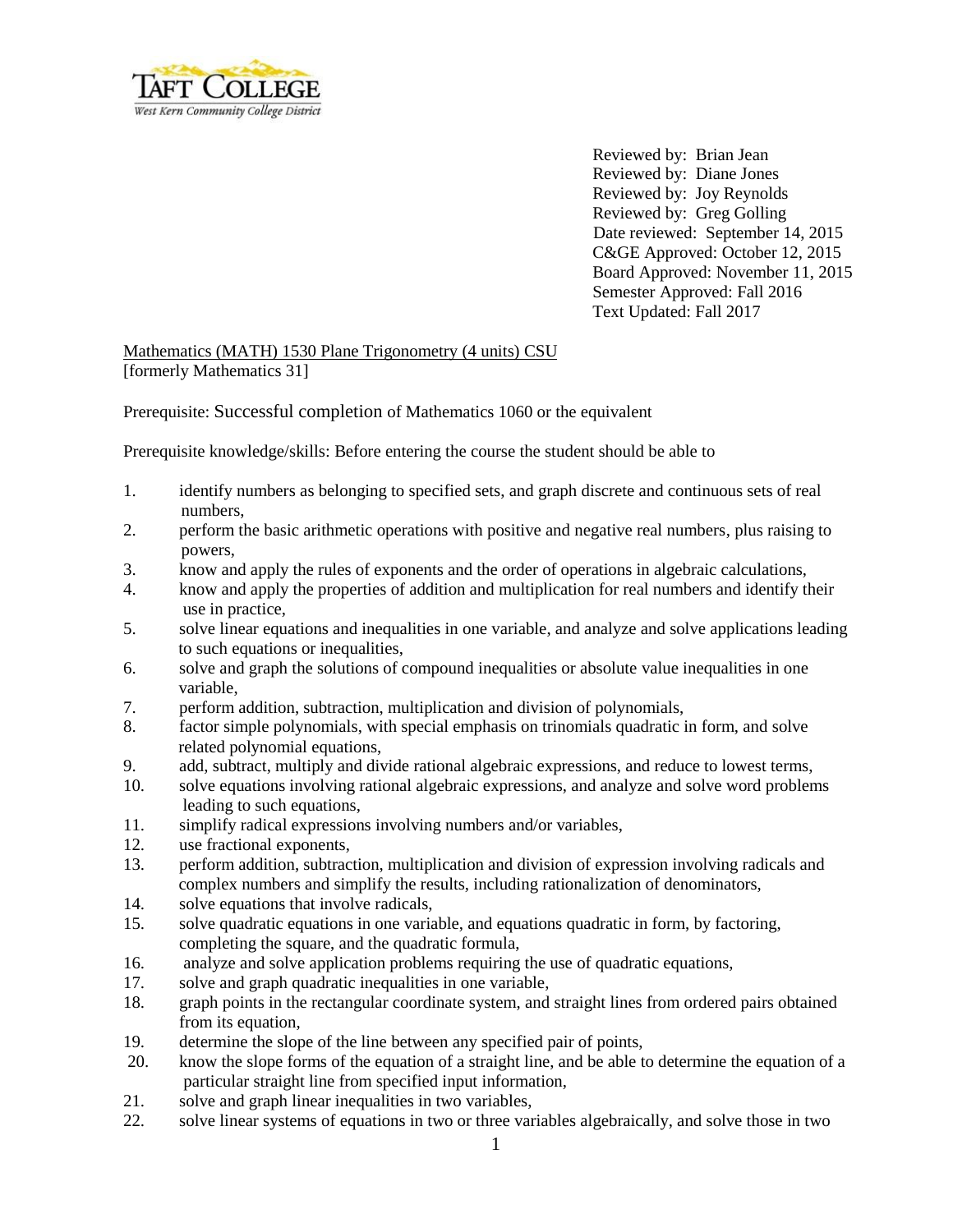

dimensions graphically,

- 23. analyze and solve application problems requiring the use of linear systems of equations in two or three variables,
- 24. evaluate determinants and use them to solve linear systems of equations,
- 25. determine whether or not a specified relation is a function,
- 26. for a function, compute the value of the function given the value of the independent variable, and be able to construct the inverse of simple functions in numeric or algebraic terms,
- 27. identify the quadratic equation representing a specific conic section, and be able to draw the graph

of a conic section by analyzing its equation, or to write the equation of a specified conic section,

- 28. solve nonlinear systems of equation involving the intersection of two conic sections or a conic section and a straight line,
- 29. compute and graph specified exponential and logarithmic functions,
- 30. know the properties of logarithms (product, quotient, power and change of base rules) and be able to use them in practical numerical computations using a table of common logarithms or a calculator, and
- 31. solve simple exponential and logarithmic equations.

Total Hours: 64 hours lecture

Catalog Description: This course includes the study of trigonometric functions, their inverses and their graphs, identities and proofs related to trigonometric expressions, trigonometric equations, solving right triangles, solving triangles using the Law of Cosines and the Law of Sines, polar coordinates, and introduction to vectors. C-ID: MATH 851

Type of Class/Course: Degree Credit

Text: Lial, Margaret, et al. *Trigonometry*. 11<sup>th</sup> ed. Pearson, 2017.

Additional Instructional Materials: Basic scientific calculator with trig, log, and exponential functions

Course Objectives:

By the end of the course, a successful student will be able to:

- 1. Identify special triangles and their related angle and side measures;
- 2. Evaluate the trigonometric function of an angle in degree and radian measure;
- 3. Manipulate and simplify a trigonometric expression;
- 4. Solve trigonometric equations, triangles, and applications;
- 5. Graph the basic trigonometric functions and apply changes in period, phase and amplitude to generate new graphs;
- 6. Evaluate and graph inverse trigonometric functions;
- 7. Prove trigonometric identities;
- 8. Convert between polar and rectangular coordinates and equations;
- 9. Graph polar equations;
- 10. Calculate powers and roots of complex numbers using DeMoivre's Theorem; and
- 11. Represent a vector (a quantity with magnitude and direction) in the form  $\langle a, b \rangle$  and ai+bj.

Course Scope and Content: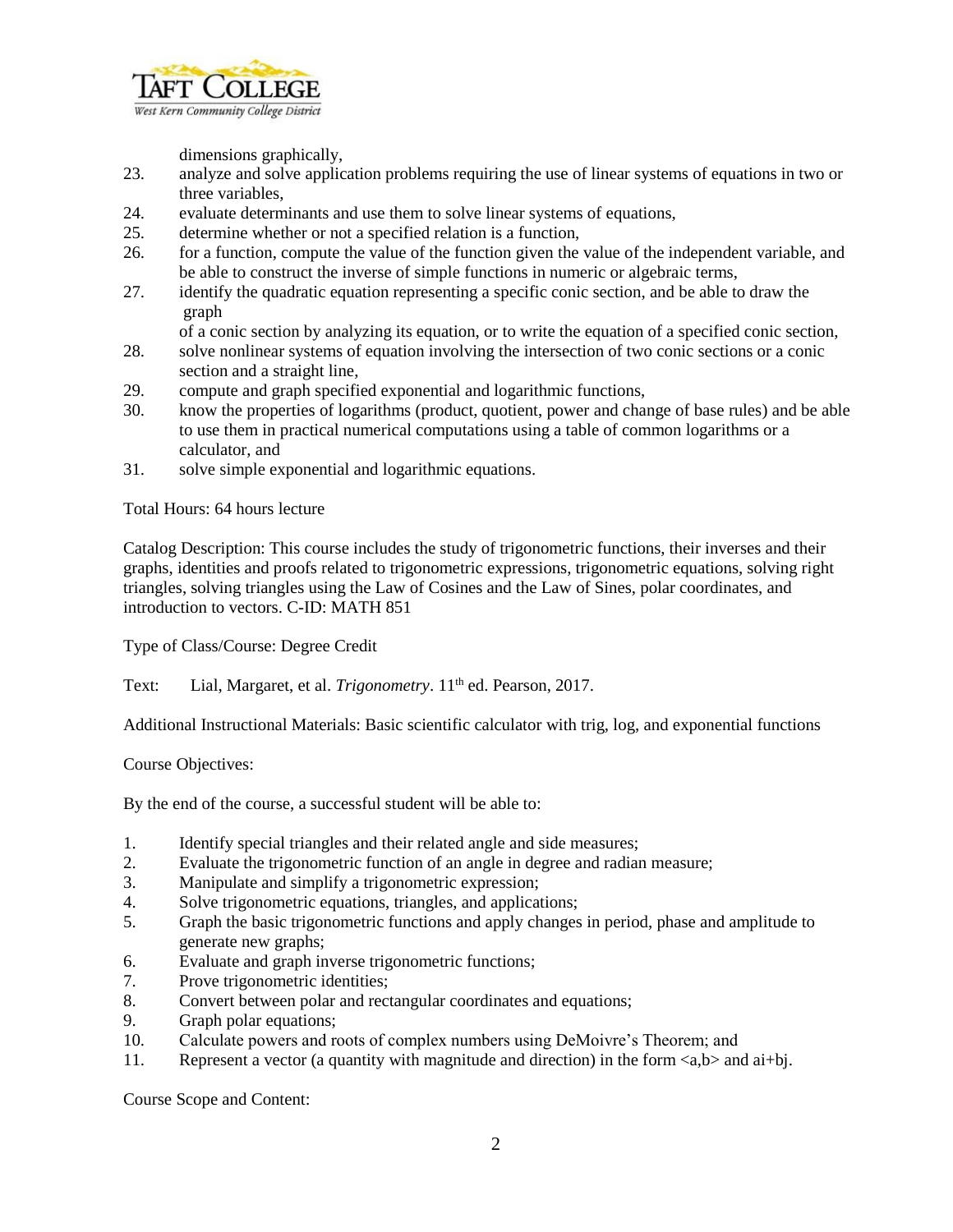

| Unit I   | Introduction to Trigonometry                         |                                                             |  |  |
|----------|------------------------------------------------------|-------------------------------------------------------------|--|--|
|          | A.                                                   | Angle Measure and Special Triangles                         |  |  |
|          | <b>B.</b>                                            | Properties of Triangles; Similar Triangles                  |  |  |
|          | $\mathcal{C}$ .                                      | Trigonometry: A View from the Coordinate Plane              |  |  |
|          | D.                                                   | Fundamental Identities and Families of Identities           |  |  |
| Unit II  | Right Triangles & Static Trigonometry                |                                                             |  |  |
|          | А.                                                   | A Right Triangle View of Trigonometry                       |  |  |
|          | <b>B.</b>                                            | <b>Solving Right Triangles</b>                              |  |  |
|          | $C_{\cdot}$                                          | Applications of Static Trigonometry                         |  |  |
|          | D.                                                   | <b>Extending Beyond Acute Angles</b>                        |  |  |
| Unit III | Radian Measure & Dynamic Trigonometry                |                                                             |  |  |
|          | А.                                                   | Angle Measure in Radians                                    |  |  |
|          | <b>B.</b>                                            | Arc Lengths, Velocities, and the Area of a Circular Sector  |  |  |
|          | C.                                                   | The Unit Circle                                             |  |  |
| Unit IV  | Trigonometric Graphs and Models                      |                                                             |  |  |
|          | A.                                                   | Graphs of Sine and Cosine Functions                         |  |  |
|          | <b>B.</b>                                            | Graphs of Cosecant, Secant, Tangent and Cotangent Functions |  |  |
|          | C.                                                   | <b>Transformations of Trigonometric Graphs</b>              |  |  |
|          | D.                                                   | Trigonometric Applications and Models                       |  |  |
| Unit V   | <b>Trigonometric Identities</b>                      |                                                             |  |  |
|          | А.                                                   | More on Verifying Identities                                |  |  |
|          | <b>B.</b>                                            | The Sum and Difference Identities                           |  |  |
|          | C.                                                   | The Double Angle and Half Angle Identities                  |  |  |
|          | D.                                                   | The Product-to-Sum and Sum-to-Product Identities            |  |  |
| Unit VI  | <b>Inverse Functions and Trigonometric Equations</b> |                                                             |  |  |
|          | A.                                                   | One-to-One and Inverse Functions                            |  |  |
|          | <b>B.</b>                                            | Inverse Trigonometric Functions and their Applications      |  |  |
|          | C.                                                   | <b>Solving Basic Trigonometric Equations</b>                |  |  |
|          | D.                                                   | General Trigonometric Equations and Applications            |  |  |
|          |                                                      |                                                             |  |  |

Unit VII Applications of Trigonometry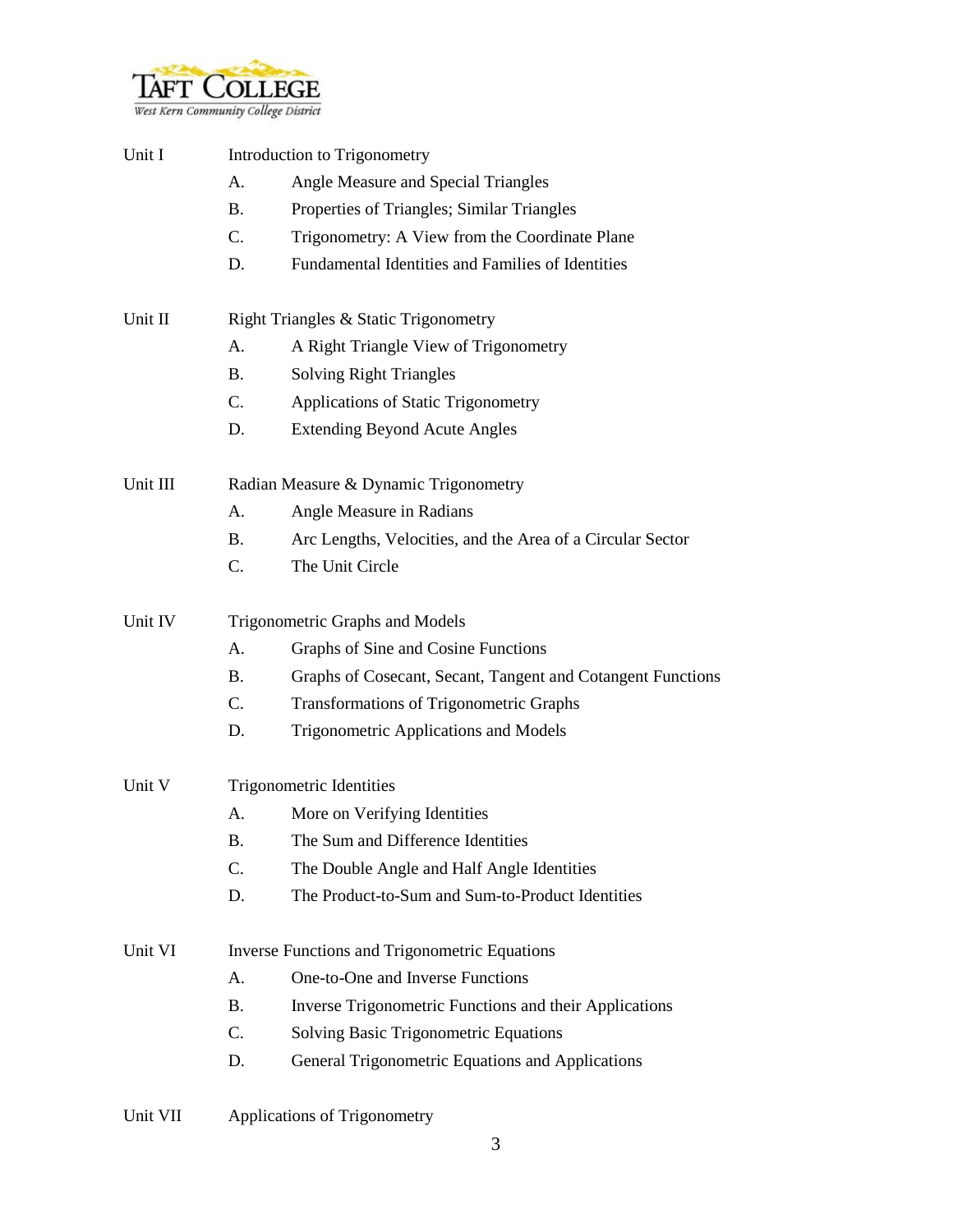

- A. Oblique Triangles and the Law of Sines
- B. The Law of Cosines; the Area of a Triangle
- C. Vectors and Vector Diagrams
- D. Vectors Applications and the Dot Product
- Unit VIII Trigonometric Connections to Algebra
	- A. Complex Numbers
	- B. Complex Numbers in Trigonometric Form
	- C. Demoivre's Theorem and the nth Roots Theorem

Learning Activities Required Outside of Class:

The students in this class will spend a minimum of 8 hours per week outside regular class time doing the following:

- 1. Studying
- 2. Skill practice
- 3. Completing required reading
- 4. Problem solving activity or exercise

Methods of Instruction:

- 1. Lecture-demonstrations and sample problems by instructor
- 2. Class discussions
- 3. Audiovisual presentations

Methods of Evaluations:

- 1. Computational or non-computational problem-solving demonstrations, including:
	- a. exams
	- b. homework problems
	- c. quizzes
	- d. projects

Supplemental Data:

| TOP Code:                 | 170100: Mathematics, General       |
|---------------------------|------------------------------------|
|                           |                                    |
| <b>SAM Priority Code:</b> | E: Non-Occupational                |
|                           |                                    |
| Funding Agency:           | Y: Not Applicable (funds not used) |
|                           |                                    |